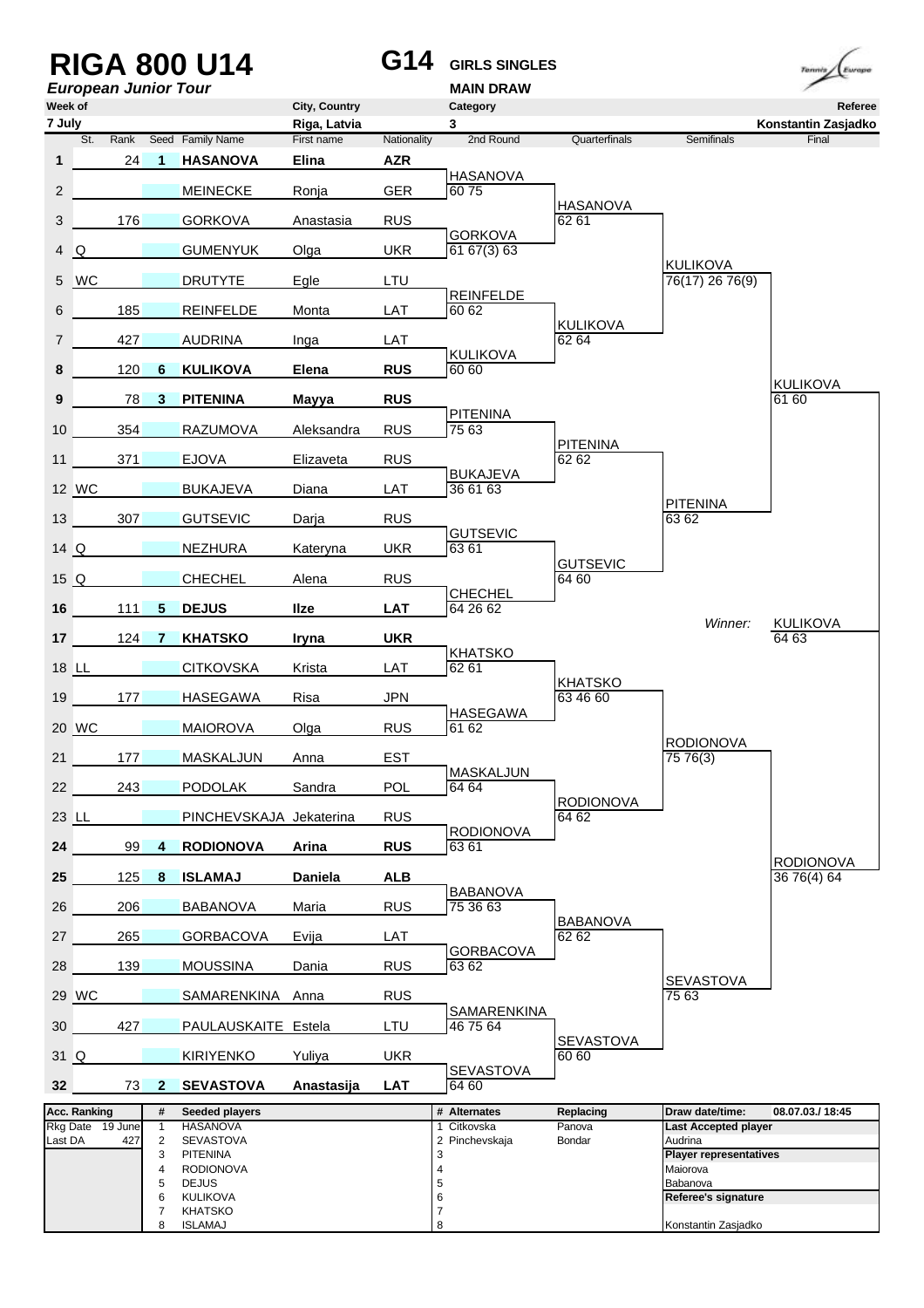|                   |                  |                             |                                | <b>RIGA 800 U14</b>                    |                               | <b>B14</b>  | <b>BOYS SINGLES</b>      |                   |                                         | Europe<br>Tennis               |
|-------------------|------------------|-----------------------------|--------------------------------|----------------------------------------|-------------------------------|-------------|--------------------------|-------------------|-----------------------------------------|--------------------------------|
|                   |                  | <b>European Junior Tour</b> |                                |                                        |                               |             | <b>MAIN DRAW</b>         |                   |                                         |                                |
| Week of<br>7 July |                  |                             |                                |                                        | City, Country<br>Riga, Latvia |             | Category<br>3            |                   |                                         | Referee<br>Konstantin Zasjadko |
|                   | St.              | Rank                        |                                | Seed Family Name                       | First name                    | Nationality | 2nd Round                | Quarterfinals     | Semifinals                              | Final                          |
| 1                 |                  | 45                          | $\mathbf{1}$                   | <b>MELIKHOV</b>                        | <b>Sergey</b>                 | <b>RUS</b>  | <b>MELIKHOV</b>          |                   |                                         |                                |
|                   | 2 LL             | 426                         |                                | <b>VOOLA</b>                           | Aron                          | <b>EST</b>  | 61 61                    | <b>MELIKHOV</b>   |                                         |                                |
| 3                 |                  |                             |                                | <b>THOMS</b>                           | Maximilian                    | <b>GBR</b>  | <b>NORNSTROM</b>         | 64 62             |                                         |                                |
| 4                 |                  |                             |                                | <b>NORNSTROM</b>                       | Joakim                        | SWE         | 60 60                    |                   | <b>MELIKHOV</b>                         |                                |
| 5                 |                  | 248                         |                                | <b>GRIGELIS</b>                        | Laurynas                      | LTU         | <b>GRIGELIS</b>          |                   | 60 62                                   |                                |
| 6                 |                  | 354                         |                                | <b>KOTANGYAN</b>                       | Samvel                        | <b>ARM</b>  | 75 76(5)                 | <b>MROZOWSKI</b>  |                                         |                                |
| 7                 |                  | 289                         |                                | KIURU                                  | Jesse                         | <b>FIN</b>  | <b>MROZOWSKI</b>         | 46 64 64          |                                         |                                |
| 8                 |                  | 91                          | 6                              | <b>MROZOWSKI</b>                       | <b>Tomasz</b>                 | <b>POL</b>  | 62 64                    |                   |                                         | <b>MELIKHOV</b>                |
| 9                 |                  | 71                          | 4                              | <b>KOSHIS</b>                          | Georgios                      | <b>CYP</b>  | <b>KOSHIS</b>            |                   |                                         | 64 61                          |
| 10 <sup>1</sup>   |                  | 122                         |                                | <b>ZHYRMONT</b>                        | Dzmitriy                      | <b>BLR</b>  | 36 63 64                 | <b>KOSHIS</b>     |                                         |                                |
| 11                |                  | 159                         |                                | <b>RITSLAID</b>                        | Morten                        | EST         | <b>GUSEVS</b>            | 64 60             |                                         |                                |
| 12 LL             |                  | 314                         |                                | <b>GUSEVS</b>                          | Eduards                       | LAT         | 64 60                    |                   |                                         |                                |
| 13                |                  | 335                         |                                | <b>GRIGOROV</b>                        | Alexey                        | <b>RUS</b>  |                          |                   | <b>BAYSAK</b><br>63 16 76(5)            |                                |
| $14$ Q            |                  | 426                         |                                | <b>KRAMENS</b>                         | Karlis                        | LAT         | <b>GRIGOROV</b><br>63 62 | <b>BAYSAK</b>     |                                         |                                |
| 15 <sup>15</sup>  |                  | 151                         |                                | <b>BAYSAK</b>                          | Kyrylo                        | <b>UKR</b>  | <b>BAYSAK</b>            | 63 64             |                                         |                                |
| 16                |                  | 99                          | 7                              | <b>VINOGRADOVS Peteris</b>             |                               | <b>LAT</b>  | 61 46 64                 |                   | Winner:                                 | <b>MELIKHOV</b>                |
| 17 <sup>1</sup>   |                  | 82                          | 5                              | <b>BANASIK</b>                         | Wojciech                      | <b>POL</b>  | <b>BANASIK</b>           |                   |                                         | 64 61                          |
| 18Q               |                  |                             |                                | <b>RAUZA</b>                           | Edgars                        | LAT         | 75 64                    | ATAMANOV          |                                         |                                |
| 19 <u>Q</u>       |                  | 354                         |                                | <b>ATAMANOV</b>                        | <b>Maksym</b>                 | <b>UKR</b>  | ATAMANOV                 | 64 62             |                                         |                                |
|                   | 20 WC            |                             |                                | <b>DOZORCEVS</b>                       | Artjoms                       | LAT         | 60 63                    |                   | <b>BRIL</b>                             |                                |
|                   | 21 WC            |                             |                                | KAZIJEVS                               | Arturs                        | LAT         | <b>BRIL</b>              |                   | 266476(5)                               |                                |
| 22                |                  | 119                         |                                | <b>BRIL</b>                            | Mikhail                       | <b>RUS</b>  | 40:0 ret.(leg injury)    | <b>BRIL</b>       |                                         |                                |
| 23                |                  | 138                         |                                | <b>OPMANIS</b>                         | Ricards                       | LAT         | <b>OPMANIS</b>           | 64 62             |                                         |                                |
| 24                |                  | 55                          | 3                              | <b>ASCIAK</b>                          | <b>Matthew</b>                | <b>MLT</b>  | 46 63 60                 |                   |                                         | <b>KUZNETSOV</b>               |
| 25                |                  | 115                         | 8                              | <b>KUZNETSOV</b>                       | Artem                         | <b>RUS</b>  | <b>KUZNETSOV</b>         |                   |                                         | 63 61                          |
| 26                |                  | 161                         |                                | PAARO                                  | Karl-Erik                     | EST         | 76(4) 67(4) 64           | <b>KUZNETSOV</b>  |                                         |                                |
| 27                |                  | 240                         |                                | TATARCZYK                              | Szymon                        | POL         | TATARCZYK                | 16 63 63          |                                         |                                |
| 28Q               |                  | 528                         |                                | <b>NIMANIS</b>                         | Martins                       | LAT         | 60 62                    |                   | <b>KUZNETSOV</b>                        |                                |
| 29                |                  | 528                         |                                | <b>PERELL</b>                          | Allen                         | <b>AUS</b>  | <b>KRASNAKOVS</b>        |                   | 62 61                                   |                                |
|                   | 30 WC            | 528                         |                                | KRASNAKOVS                             | Jevgenijs                     | LAT         | 63 61                    | <b>STABINS</b>    |                                         |                                |
|                   | 31 WC            | 426                         |                                | DEMBOUSKI                              | Vadzim                        | <b>BLR</b>  | <b>STABINS</b>           | 60 62             |                                         |                                |
| 32 <sub>2</sub>   |                  | 53 <sup>°</sup>             | $\mathbf{2}$                   | <b>STABINS</b>                         | <b>Krisjanis</b>              | <b>LAT</b>  | 62 61                    |                   |                                         |                                |
|                   | Acc. Ranking     |                             | #                              | <b>Seeded players</b>                  |                               |             | # Alternates             | Replacing         | Draw date/time:                         | 08.07.03./18:30                |
| Last DA           | Rkg Date 19 June | 335                         | $\mathbf{1}$<br>$\overline{2}$ | <b>MELIKHOV</b><br><b>STABINS</b>      |                               |             | Gusevs<br>1<br>2 Voola   | Gramma<br>Zemtsov | <b>Last Accepted player</b><br>Grigorov |                                |
|                   |                  |                             | 3                              | <b>ASCIAK</b>                          |                               |             | 3                        |                   | <b>Player representatives</b>           |                                |
|                   |                  |                             | 4<br>5                         | <b>KOSHIS</b><br><b>BANASIK</b>        |                               |             | 4<br>5                   |                   | Baysak<br>Perel                         |                                |
|                   |                  |                             | 6                              | <b>MROZOWSKI</b>                       |                               |             | 6                        |                   | Referee's signature                     |                                |
|                   |                  |                             | 7<br>8                         | <b>VINOGRADOVS</b><br><b>KUZNETSOV</b> |                               |             | 7<br>8                   |                   | Konstantin Zasjadko                     |                                |
|                   |                  |                             |                                |                                        |                               |             |                          |                   |                                         |                                |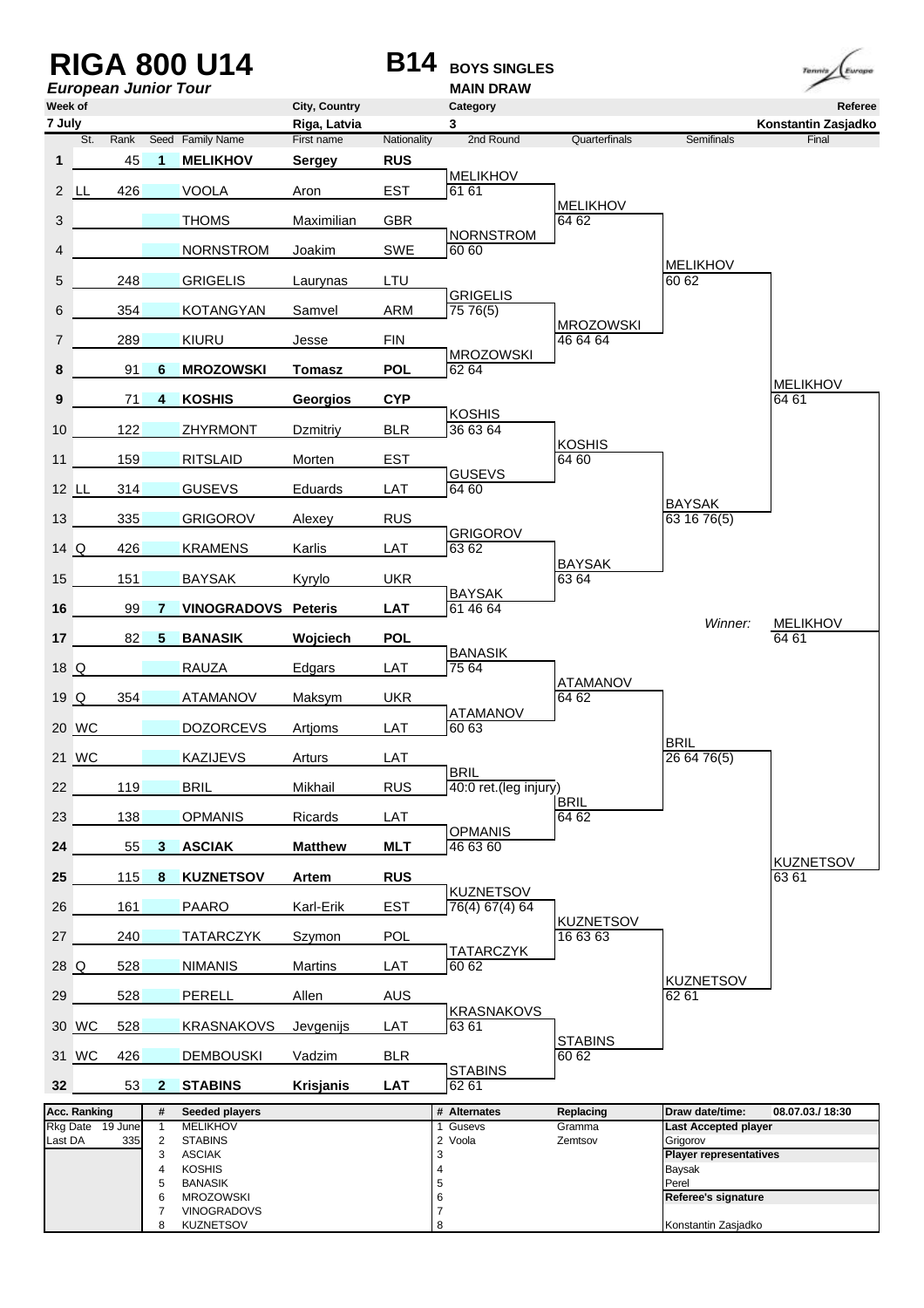

| <b>RKG Date</b> | ISLAMAJ          | <b>ILast Accepted team</b>    |
|-----------------|------------------|-------------------------------|
| Last DA         | HASANOVA         | All in                        |
|                 | <b>RODIONOVA</b> | <b>Player representatives</b> |
|                 | <b>PITENINA</b>  | Rodionova                     |
|                 | <b>REINFELDE</b> |                               |
|                 | <b>SEVASTOVA</b> | Referee's signature           |
|                 | <b>KHATSKO</b>   |                               |
|                 | MASKALJUN        | Konstantin Zasjadko           |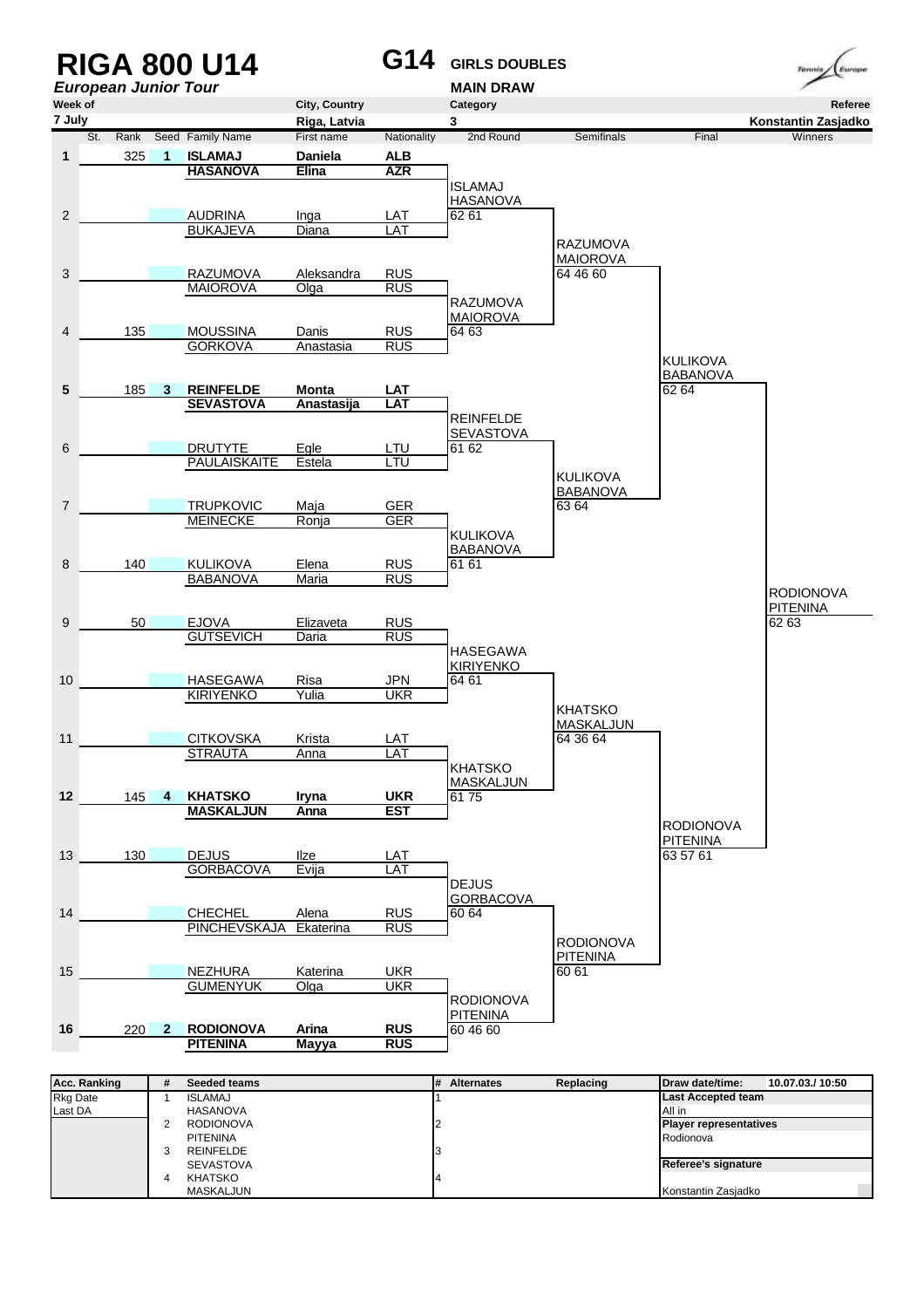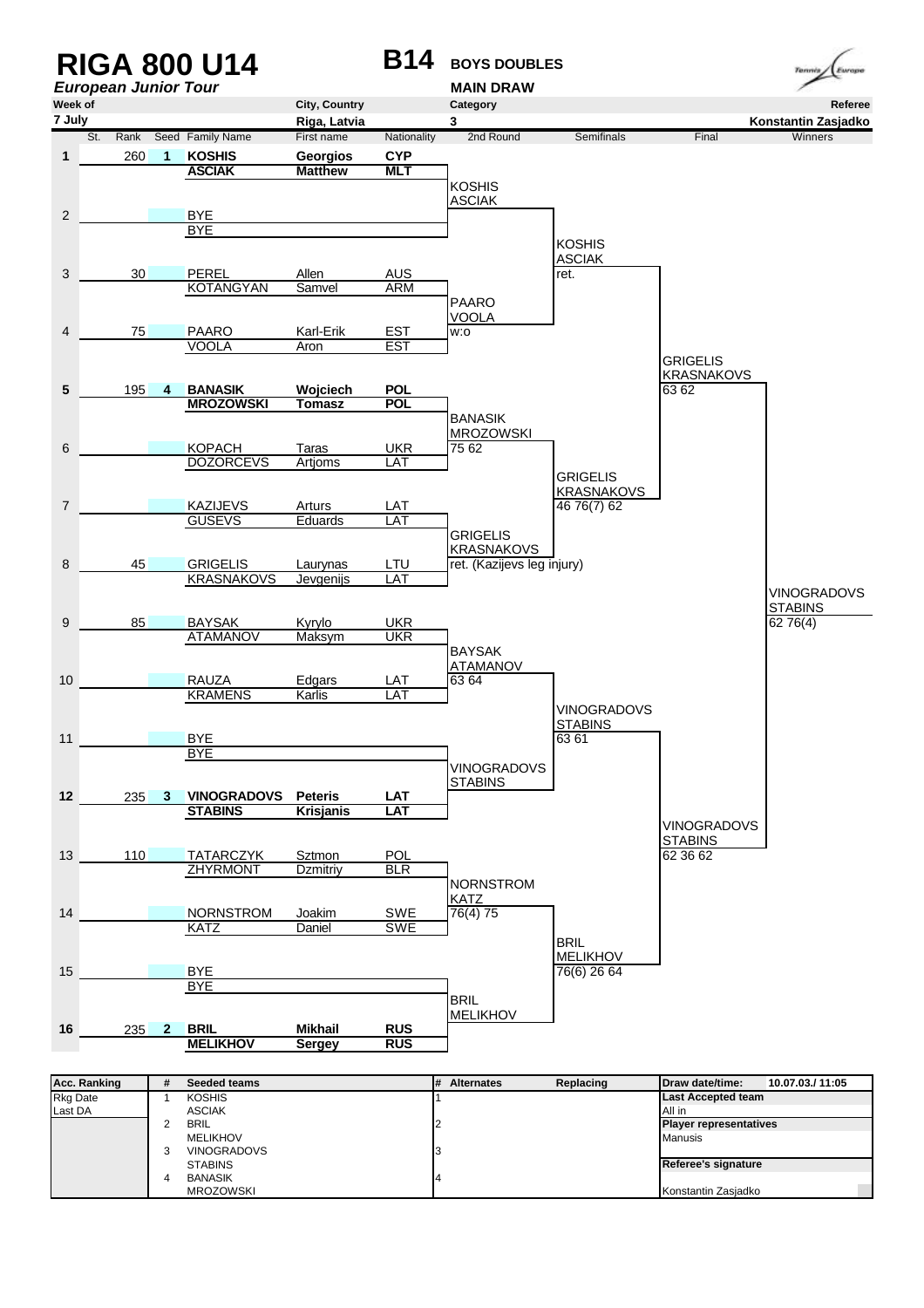| <b>European Junior Tour</b><br>Week of |                                   |                                         | <b>RIGA 800 U14</b>        |                               | G14         | <b>GIRLS SINGLES</b><br><b>QUALIFYING DRAW</b> |                            |                                        | Europe<br>Tennis<br>Referee |
|----------------------------------------|-----------------------------------|-----------------------------------------|----------------------------|-------------------------------|-------------|------------------------------------------------|----------------------------|----------------------------------------|-----------------------------|
| 7 July                                 |                                   |                                         |                            | City, Country<br>Riga, Latvia |             | Category<br>$\mathbf{3}$                       |                            |                                        | Konstantin Zasjadko         |
| St.                                    | Rank                              |                                         | Seed Family Name           | First name                    | Nationality | 2nd Round                                      | Finals                     | Qualifiers                             |                             |
| 1                                      | 307                               | $\overline{1}$                          | <b>VALDMANE</b>            | <b>Beate</b>                  | <b>LAT</b>  | VALDMANE                                       |                            |                                        |                             |
| $\overline{2}$                         |                                   |                                         | <b>BYE</b>                 |                               |             |                                                | <b>CITKOVSKA</b>           |                                        |                             |
| 3                                      |                                   |                                         | <b>CERKASOVA</b>           | Anna                          | LAT         | <b>CITKOVSKA</b>                               | 61 16 62                   |                                        |                             |
| 4                                      |                                   | 3 <sup>1</sup>                          | <b>CITKOVSKA</b>           | Krista                        | LAT         | 6163                                           |                            | <b>KIRIYENKO</b>                       |                             |
| 5                                      |                                   | 7                                       | MARCINKEVICA Diana         |                               | LAT         | <b>MARCINKEVICA</b>                            |                            | 76(7) 75                               |                             |
| 6                                      |                                   |                                         | <b>BYE</b>                 |                               |             |                                                | <b>KIRIYENKO</b>           |                                        |                             |
| $\overline{7}$                         |                                   |                                         | <b>BYE</b>                 |                               |             |                                                | 62 63                      |                                        |                             |
| 8                                      |                                   |                                         | <b>KIRIYENKO</b>           | Yuliya                        | <b>UKR</b>  | <b>KIRIYENKO</b>                               |                            |                                        |                             |
| 9                                      | 427                               | $2^{\circ}$                             | <b>STRAUTA</b>             | Anna                          | <b>LAT</b>  |                                                |                            |                                        |                             |
| 10 <sup>°</sup>                        |                                   |                                         | <b>BYE</b>                 |                               |             | <b>STRAUTA</b>                                 |                            |                                        |                             |
| 11                                     |                                   |                                         | <b>ORLOVA</b>              | Darja                         | LAT         |                                                | <b>ORLOVA</b><br>63 64     |                                        |                             |
| 12                                     |                                   |                                         | <b>MERKULOVA</b>           | Alina                         | LAT         | <b>ORLOVA</b>                                  |                            |                                        |                             |
| 13                                     |                                   | $\overline{4}$                          | <b>GOLENKO</b>             | Kira                          | LAT         |                                                |                            | <b>CHECHEL</b><br>60 60                |                             |
| 14                                     | <b>Contract Contract Contract</b> |                                         | <b>TARASEVICA</b>          | Tatjana                       | LAT         | <b>GOLENKO</b><br>61 60                        |                            |                                        |                             |
| 15                                     |                                   |                                         | <b>TRUPKOVIC</b>           | Maja                          | <b>GER</b>  |                                                | <b>CHECHEL</b><br>6363     |                                        |                             |
| 16                                     |                                   |                                         | <b>CHECHEL</b>             | Alena                         | <b>RUS</b>  | <b>CHECHEL</b><br>6262                         |                            |                                        |                             |
| 17                                     |                                   |                                         | PINCHEVSKAYA Ekaterina     |                               | <b>RUS</b>  |                                                |                            |                                        |                             |
|                                        |                                   |                                         |                            |                               |             | PINCHEVSKAYA                                   |                            |                                        |                             |
| 18                                     |                                   |                                         | <b>BYE</b>                 |                               |             |                                                | PINCHEVSKAYA               |                                        |                             |
| 19                                     |                                   | 5 <sub>1</sub>                          | <b>JERJOMINA</b>           | Alina                         | LAT         | <b>JERJOMINA</b>                               | 6361                       |                                        |                             |
| 20                                     |                                   |                                         | <b>TALUCE</b>              | Elina                         | LAT         | 6167(7)64                                      |                            | <b>GUMENYUK</b>                        |                             |
| 21                                     |                                   | 8                                       | <b>MUZIKANTE</b>           | Paula                         | LAT         | ZAUERE                                         |                            | 6276(2)                                |                             |
| 22                                     |                                   |                                         | ZAUERE                     | Kristine                      | LAT         | 6175                                           | <b>GUMENYUK</b>            |                                        |                             |
| 23                                     |                                   |                                         | <b>BYE</b>                 |                               |             | <b>GUMENYUK</b>                                | 62 67(4) 75                |                                        |                             |
| 24                                     |                                   |                                         | <b>GUMENYUK</b>            | Olga                          | <b>UKR</b>  |                                                |                            |                                        |                             |
| 25                                     |                                   |                                         | <b>GAVENKO</b>             | loulia                        | <b>RUS</b>  | <b>GAVENKO</b>                                 |                            |                                        |                             |
| 26                                     |                                   |                                         | <b>BYE</b>                 |                               |             |                                                | <b>GAVENKO</b>             |                                        |                             |
| 27                                     |                                   |                                         | <b>MERKULOVA</b>           | Alina                         | LAT         | <b>MERKULOVA</b>                               | 61 61                      |                                        |                             |
| 28                                     |                                   |                                         | <b>ROZITE</b>              | Agnese                        | LAT         | 64 61                                          |                            |                                        |                             |
| 29                                     |                                   | $6 -$                                   | <b>KRAUKLE</b>             | Katrina                       | LAT         |                                                |                            | NEZHURA<br>76(8) 62                    |                             |
| 30                                     |                                   |                                         | <b>RUNGE</b>               | leva                          | LAT         | <b>RUNGE</b><br>60 60                          |                            |                                        |                             |
| 31                                     |                                   |                                         | <b>BYE</b>                 |                               |             |                                                | <b>NEZHURA</b><br>76(4) 64 |                                        |                             |
| 32 <sub>2</sub>                        |                                   |                                         | <b>NEZHURA</b>             | Kateryna                      | <b>UKR</b>  | <b>NEZHURA</b>                                 |                            |                                        |                             |
| Acc. Ranking                           |                                   | #                                       | Seeded players             |                               |             | # Alternates                                   | Replacing                  | Draw date/time:                        | 06.07.03./18:00             |
| Rkg Date 05.07.03.<br>Last DA          | All in                            | $\mathbf{1}$<br>$\overline{\mathbf{c}}$ | VALDMANE<br><b>STRAUTA</b> |                               |             | 1<br>$\overline{\mathbf{c}}$                   |                            | <b>Last Accepted player</b><br>All in  |                             |
|                                        |                                   | 3<br>4                                  |                            |                               |             | 3<br>4                                         |                            | <b>Player representatives</b><br>Ejova |                             |
|                                        |                                   | 5                                       |                            |                               |             | 5                                              |                            | Gutsevich                              |                             |
|                                        |                                   | 6<br>$\overline{7}$                     |                            |                               |             | 6<br>7                                         |                            | Referee's signature                    |                             |
|                                        |                                   | 8                                       |                            |                               |             | 8                                              |                            | Konstantin Zasjadko                    |                             |